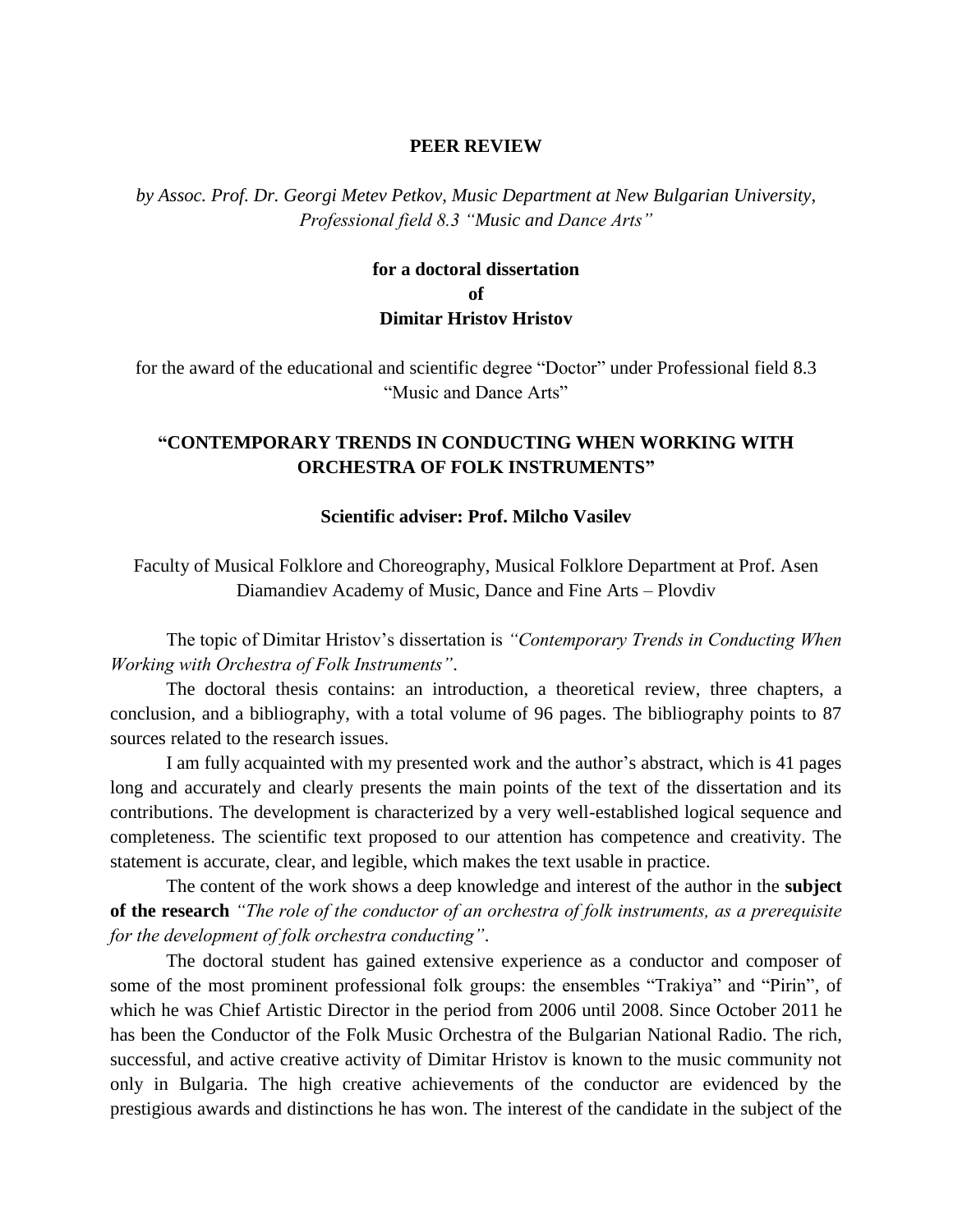research is naturally dictated by his life and creative path. What's more, he not only knows the problem in depth, but also "lives inside it". This is not a question of choosing a suitable topic for writing "some" dissertation, but of self-reflective research, to which the experience gained by other prominent conductors of folklore ensembles is added and systematized.

The author sets a clear **goal** – to explore current trends in working with an orchestra of folk instruments and the implementation of these trends. The set **tasks** logically contribute to achieving the goal of the research. The dissertation is based on the work of the conductor of an orchestra of folk instruments, and a successful attempt was made to systematize, comprehend, and classify the scarce and scattered in various sources information related to the topic. The doctoral student sets as a priority the task of filling the gaps in such a system.

The **chosen research methodology** corresponds to the set goals and tasks. In favor of the scientific substantiation and objectivity of the research the author approaches mainly through the methods of analysis, comparison, synthesis, and interview.

The short historical information presented at the beginning of the dissertation about the origin, development, and recruitment of the orchestra of folk instruments and the presentation of prominent conductors who have made a significant contribution to this process is a kind of small textbook on the history of the folk orchestra.

A special author's contribution is the overall analysis of the work of the conductor of an orchestra of folk instruments. The paper examines the specific features of the activity of the conductor of an orchestra of folk instruments, as a functional systematization of the various conducting activities. A short analysis of the activity of bright conductors from the sector is offered, which is also a contribution to the music literature.

In the course of the exhibition, the doctoral student convincingly presents research on the facts related to the conductor's concert and recording issues from the position of an active practicing conductor. The whole complex of activities with which the conductor of an orchestra of folk instruments is charged is reflected.

The text of the dissertation is based on the citation of a large and representative number of authors of texts, theoretical and practical research on the problem, which shows the excellent knowledge of the doctoral student of the specialized literature on the topic.

# **All the mentioned contributions with scientific and practical and applied relation are real and successfully presented on a textual level.**

The abstract accurately reflects the structure and content of the work and emphasizes the most important points, results, and conclusions of the research.

**In conclusion**: The presented dissertation has a serious scientific and practical value and the chosen topic is important and necessary for modern orchestral science and practice and with clear prospects for use in the education system related to musical folklore.

In the process of Dimitar Hristov's artistic doctoral studies, the obligatory six concerts related to the topic of the dissertation have been performed. The artistic component of the dissertation is highly contributed, reflected in the reference to the concert activity. It should be noted that in his capacity as conductor of the Folk Music Orchestra of the Bulgarian National